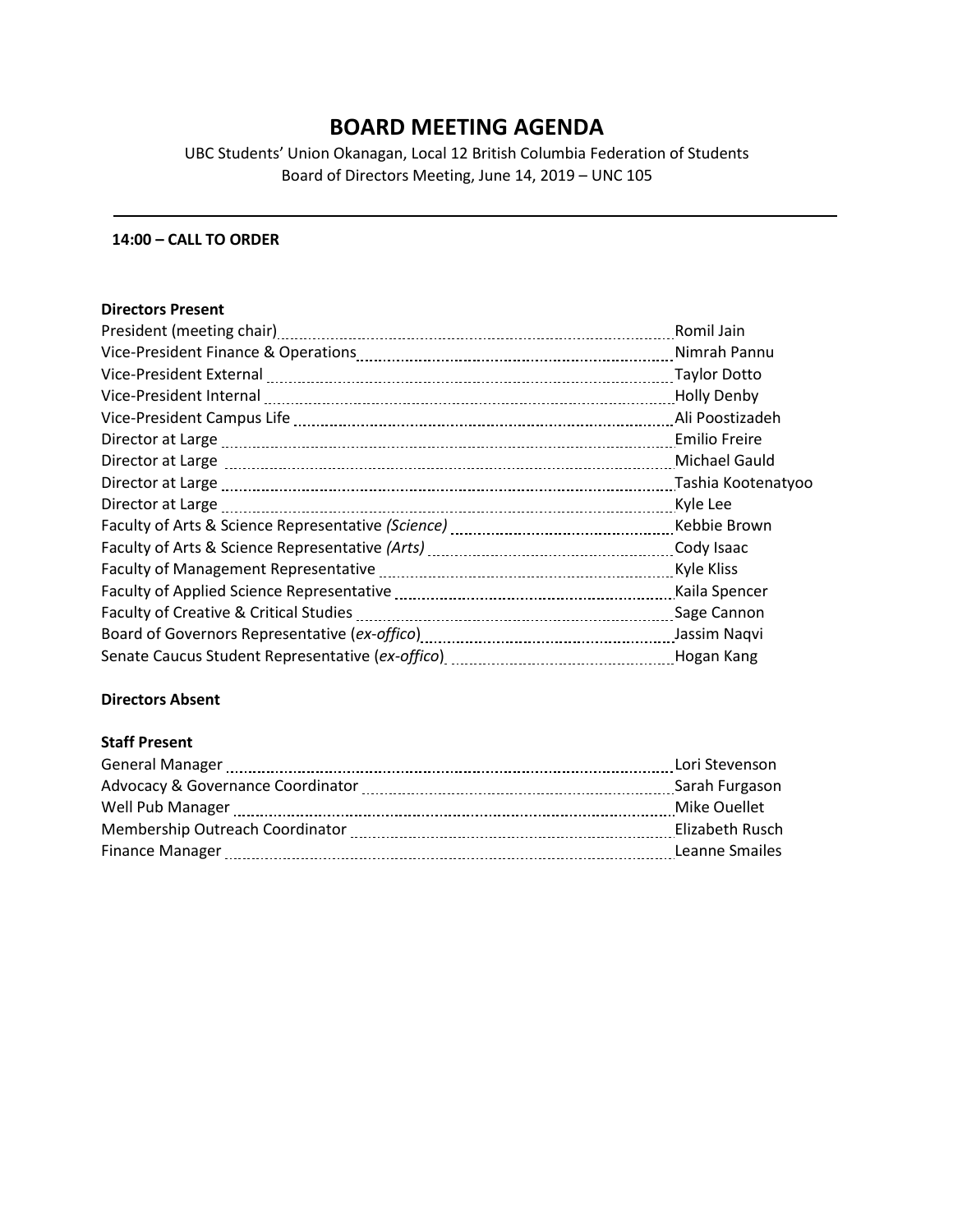#### **1. ACKNOWLEDGEMENT OF TERRITORY**

We would like to acknowledge that we are on the traditional, ancestral territory of the Okanagan Nation. We would like to recognize that learning happened in this place long before this institution was established. It's important that we understand that we are very privileged to be living, working, and learning in these territories that are not our own.

#### **2. ADOPTION OF AGENDA AND REVIEW OF MEMBERSHIP**

#### **19/06/14.01 MOTION**

/

Be it resolved that the agenda be adopted.

## **3. ADOPTION OF MINUTES FROM PREVIOUS MEETINGS**

#### **19/06/14.02 MOTION**

/

Be it resolved that minutes of the meeting held May 30, 2019 be adopted.

# **4. PRESENTATIONS**

Pannu to provide updates on the draft budget.

# **5. MONTHLY REPORTS**

- **5.1 President – attached**
- **5.2 VP Finance and Operations - attached**
- **5.3 VP Internal**
- **5.4 VP External - attached**
- **5.5 VP Campus Life - attached**
- **5.6 General Manager - attached**
- **6. QUESTION PERIOD**
- **7. COMMITTEE BUSINESS**
	- **7.1 Executive Committee**

#### **19/06/14.03 MOTION**

/

Be it resolved that minutes of the Executive Committee meeting held June 5, 2019 be adopted.

**19/06/14.04 MOTION**

/

Be it resolved that the minutes of the Executive Committee meeting held June 11, 2019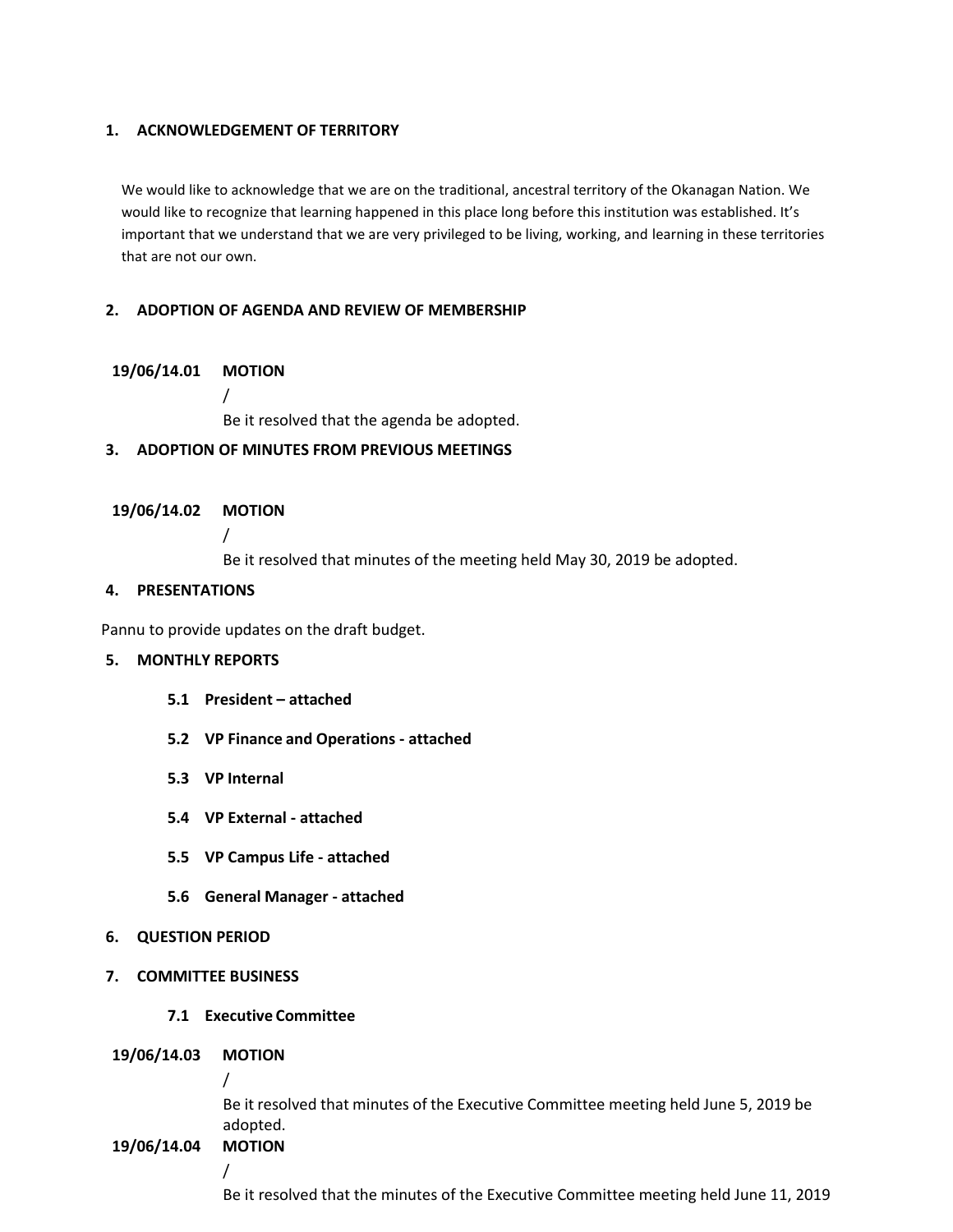be adopted.

# **7.2 Finance Committee**

#### **19/06/14.05 MOTION**

/

Be it resolved that minutes of the Finance Committee meeting held June 6, 2019 be adopted.

## **7.3 Policy Committee**

## **19/06/14.06 MOTION**

Denby/

Be it resolved that Nimrah Pannu, Romil Jain, Tashia Kootenayoo, Kaila Spencer, Cody Isaac, and Jassim Naqvi be appointed to the UBCSUO Policy Committee.

**19/06/14.07 MOTION** / Be it resolved that the minutes of the Policy Committee meeting held June 10, 2019 be

#### adopted. **19/06/14.08 MOTION**

/

Be it resolved that changes to the Finance Regulation be approved as attached.

## **7.4 Campus Life Committee**

## **19/06/14.09 MOTION**

/

Be it resolved that Emilio Freire, Sage Cannon, Holly Denby, Taylor Dotto, Kyle Kliss, Kyle Lee, Kaila Spencer, and Mykela White be appointed to the Campus Life Committee with Ali Poostizadeh serving as chair.

## **7.5 Campaigns Committee**

# **19/06/14.10 MOTION**

/

Be it resolved that Emilio Freire, Michael Gauld, and Tashia Kootenayoo be appointed to the Campaigns Committee with Taylor Dotto serving as chair.

## **8. REPORT ON UNIVERSITY RELATIONS**

- **8.1 Board of Governors**
- **8.2 Senate**
- **8.3 Other University Committees**

**19/06/14.11 MOTION**

/